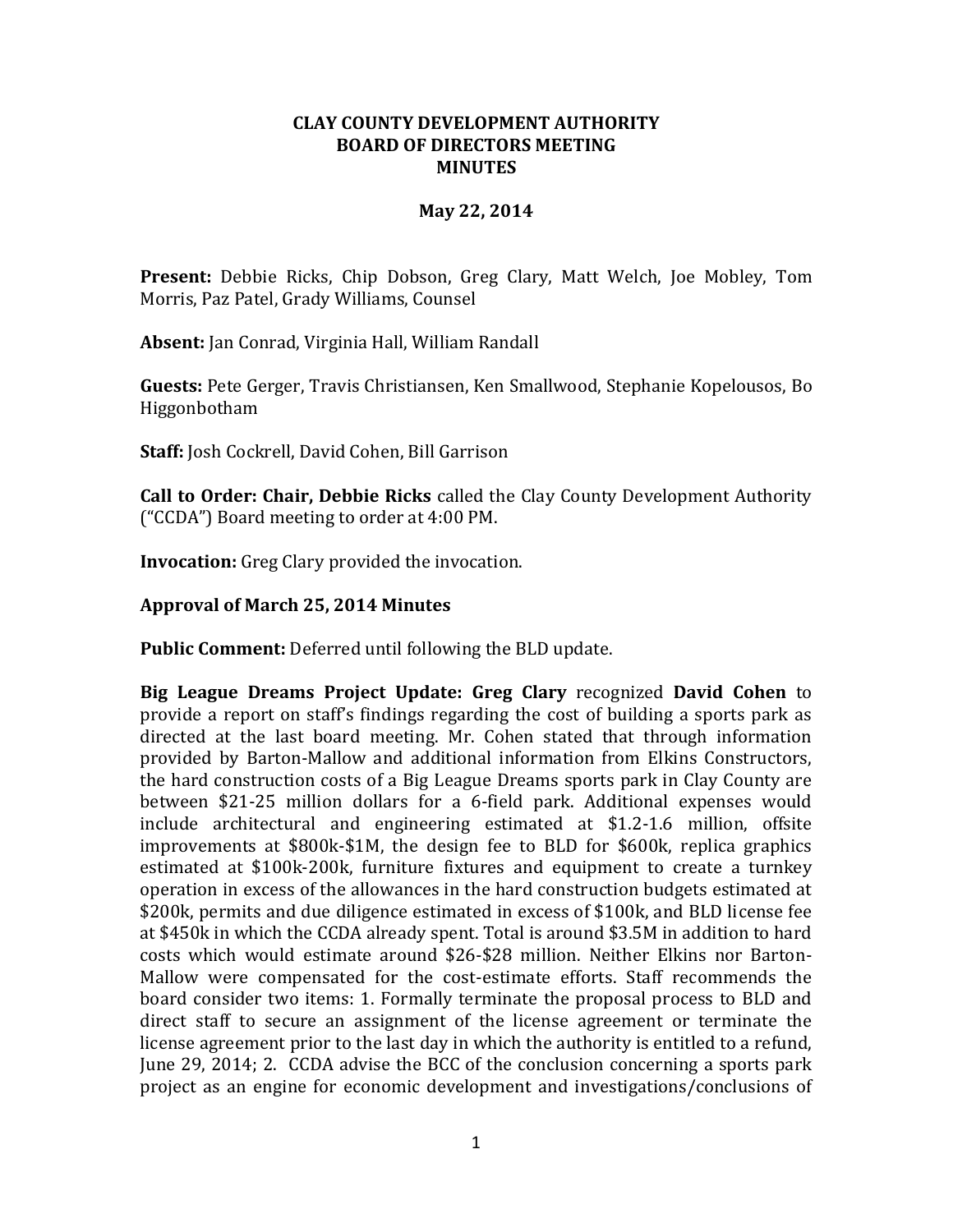BLD alternative. BLD will need to consent to staff seeking the assignment of the license agreement.

**Debbie Ricks** stated that the county commission does not have any way to come up with additional funds and that the \$19M is all that is available. Also, the landowners haven't come forward with additional funds. The CCDA has concluded that a sports park can create economic growth.

**Joe Mobley** stated that CCDA has done their due diligence and that it is likely that a nearby county will grab hold of this project. Also, there are other brands out there that could be pursued and other opportunities. He recommends that the Board approve the resolutions.

**Public Comment: Ken Smallwood** provided comments following the BLD report by Greg Clary. He had a personal conversation with the president of the Jacksonville City Council and he has stated that Jacksonville will want this project if Clay County does not move forward. Mr. Smallwood would like to see the county continue the economic development effort. **Bo Higgonbotham** commended the CCDA for the work that has been put into BLD. He stated that he has a proposal to present for a sports park if BLD license is terminated. He states that he can build 10 fields for less than \$10M.

**Paz Patel** asked if there is anything in the agreement with BLD that prevents the CCDA from looking at the same site for another facility. **David Cohen** confirms that there is in which another vendor cannot be engaged with a similar model as BLD but other opportunities are available to pursue that have a different model.

**Greg Clary** recommends that the CCDA strive to get back the money spent to BLD and that the CCDA continues to drive to facilitate positive economic development. He made a motion to accept the first resolution to terminate the agreement with BLD. Motion was seconded and passed unanimously.

**Debbie Ricks** stated that the 2nd resolution deals with partnering with the county to examine other projects. **David Cohen** added the resolution also urges the county commission to keep in mind that a sports park is a viable economic engine.

**Ken Smallwood** stated that the landowners would be reluctant to execute the donation of the land unless the proposed use shows the same kind of economic development opportunity.

**Greg Clary** stated that the CCDA Board would not want to be a part of any project that would diminish economic development. **Joe Mobley** stated that the reason why CCDA would do a project like BLD is the marketing already in place and the template already built. **Matt Welch** reminded the Board that the CCDA pursued the BLD project for both economic development and a revenue generator for the CCDA.